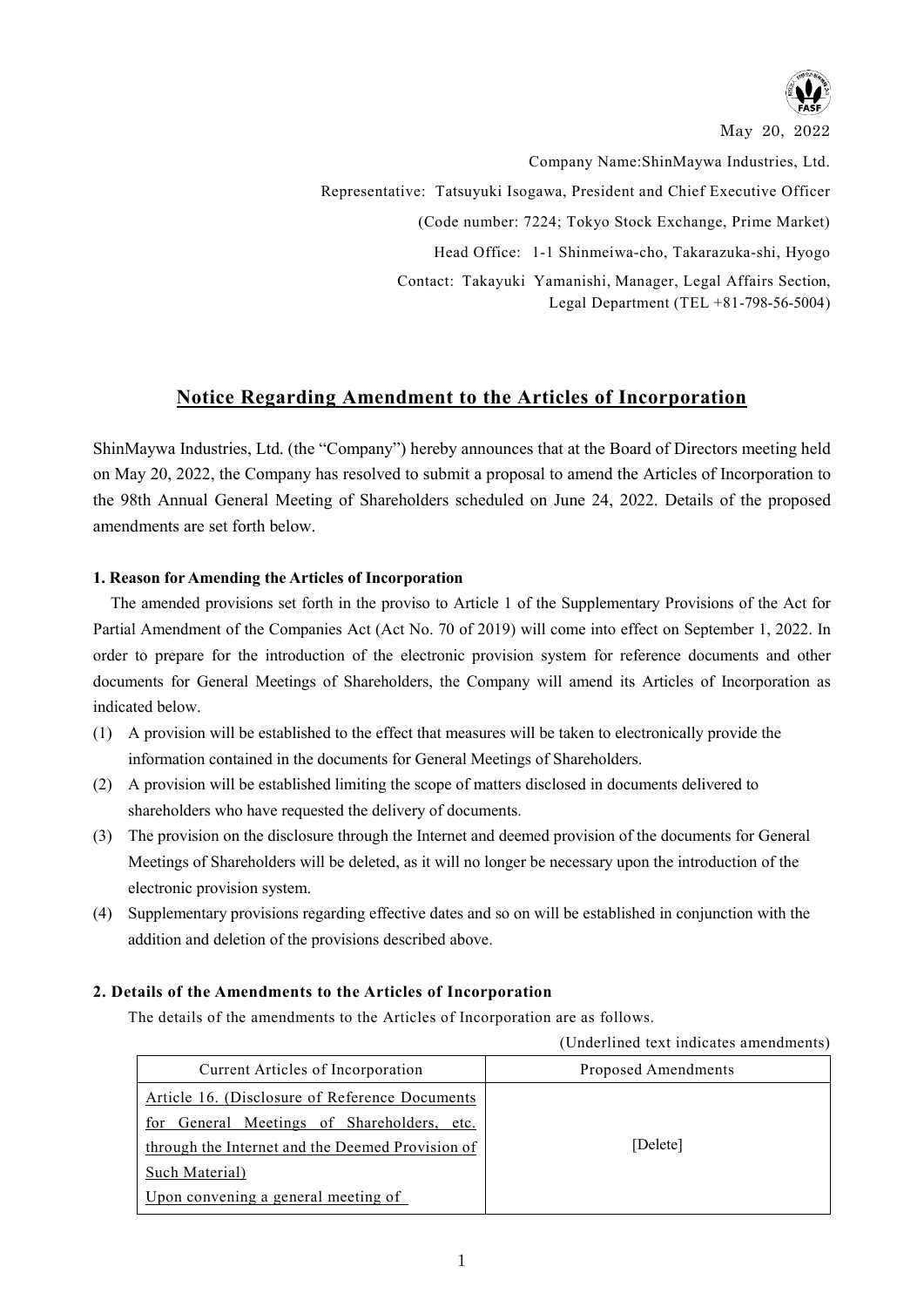| Current Articles of Incorporation               | <b>Proposed Amendments</b>                                                                                                                                                                                                                                                                                                                                                                                                                                                                                                                                                                                                                                                                                                                                                                                                                 |
|-------------------------------------------------|--------------------------------------------------------------------------------------------------------------------------------------------------------------------------------------------------------------------------------------------------------------------------------------------------------------------------------------------------------------------------------------------------------------------------------------------------------------------------------------------------------------------------------------------------------------------------------------------------------------------------------------------------------------------------------------------------------------------------------------------------------------------------------------------------------------------------------------------|
| shareholders, it may be deemed that the         |                                                                                                                                                                                                                                                                                                                                                                                                                                                                                                                                                                                                                                                                                                                                                                                                                                            |
| Company has provided the shareholders with      |                                                                                                                                                                                                                                                                                                                                                                                                                                                                                                                                                                                                                                                                                                                                                                                                                                            |
| necessary information that should be described  |                                                                                                                                                                                                                                                                                                                                                                                                                                                                                                                                                                                                                                                                                                                                                                                                                                            |
| or indicated in the reference documents for the |                                                                                                                                                                                                                                                                                                                                                                                                                                                                                                                                                                                                                                                                                                                                                                                                                                            |
| general meeting of shareholders, business       |                                                                                                                                                                                                                                                                                                                                                                                                                                                                                                                                                                                                                                                                                                                                                                                                                                            |
| reports, non-consolidated financial statements, |                                                                                                                                                                                                                                                                                                                                                                                                                                                                                                                                                                                                                                                                                                                                                                                                                                            |
| and consolidated financial statements, on the   |                                                                                                                                                                                                                                                                                                                                                                                                                                                                                                                                                                                                                                                                                                                                                                                                                                            |
| condition that such information is disclosed    |                                                                                                                                                                                                                                                                                                                                                                                                                                                                                                                                                                                                                                                                                                                                                                                                                                            |
| through the Internet in accordance with the     |                                                                                                                                                                                                                                                                                                                                                                                                                                                                                                                                                                                                                                                                                                                                                                                                                                            |
| Ministry of Justice Ordinance.                  |                                                                                                                                                                                                                                                                                                                                                                                                                                                                                                                                                                                                                                                                                                                                                                                                                                            |
|                                                 | Article 16 (Measures for Electronic Provision, etc.)                                                                                                                                                                                                                                                                                                                                                                                                                                                                                                                                                                                                                                                                                                                                                                                       |
| [Add]                                           | 1. When the Company convenes a general<br>meeting of shareholders, it shall<br>take<br>measures for the electronic provision of the<br>information in the reference documents and so<br>on for the general meeting of shareholders.<br>2. The Company may exclude from documents to<br>be delivered to shareholders who have<br>requested delivery of such documents by the<br>record date for voting rights all or some of the<br>items designated by Ministry of Justice<br>Ordinance for which measures for electronic<br>provision are taken.                                                                                                                                                                                                                                                                                          |
| [Add]                                           | <b>Supplementary Provisions</b><br>1. The deletion of the current Article 16<br>(Disclosure of Reference Documents for<br>General Meetings of Shareholders,<br>etc.<br>through the Internet<br>and the Deemed<br>Provision<br>of Such Materials)<br>and the<br>establishment of the amended Article 16<br>(Measures for Electronic Provision, etc.) of<br>the Articles of Incorporation shall come into<br>effect on September 1, 2022.<br>2. Notwithstanding the preceding paragraph, the<br>current Article 16 (Disclosure of Reference<br>Documents for General Meetings of<br>Shareholders, etc. through the Internet and the<br>Deemed Provision of Such Materials) of the<br>Articles of Incorporation shall remain in effect<br>with respect to any general meeting of<br>shareholders held until the last day of<br>February 2023. |